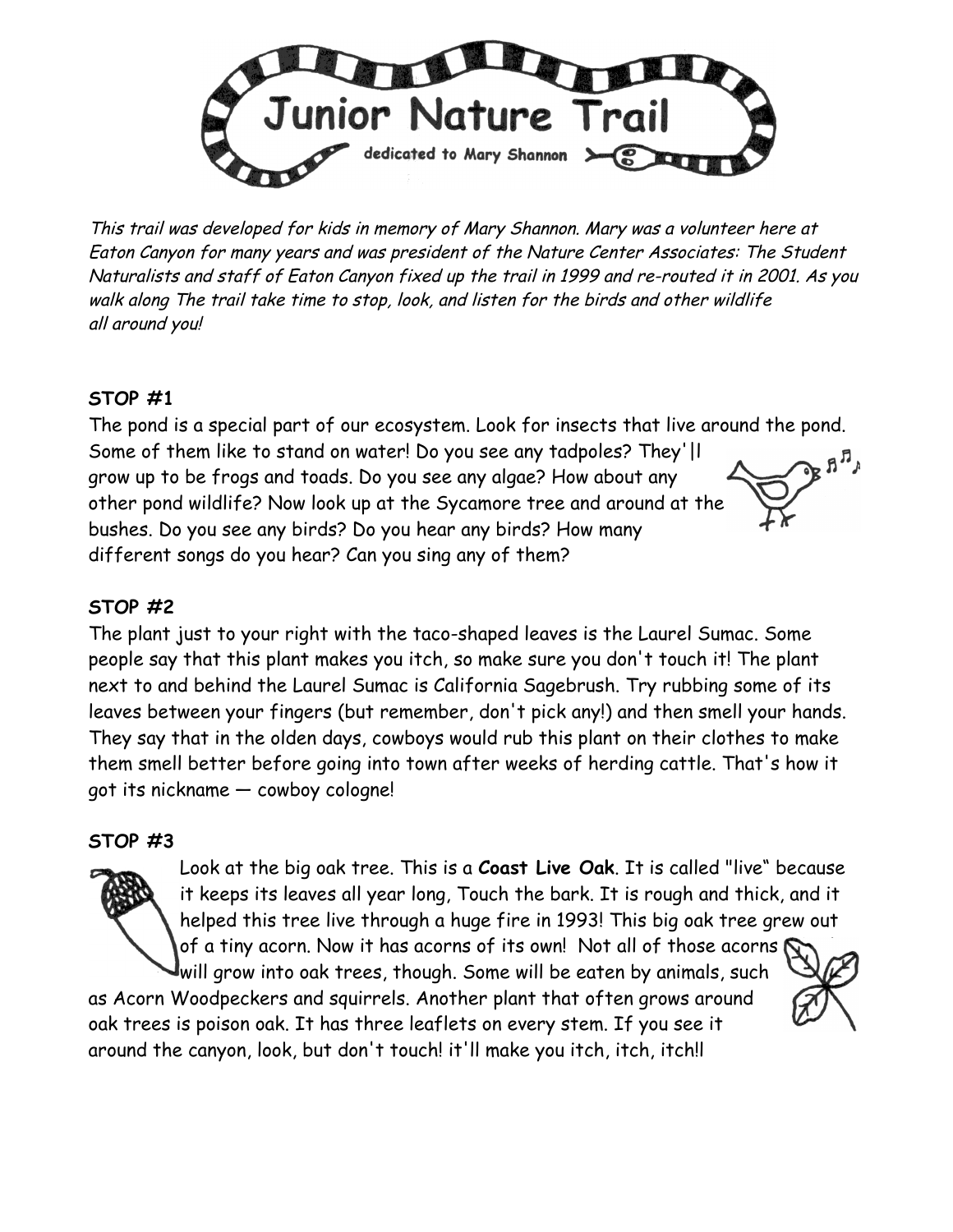**STOP #4**



Look at the cactus, but be sure to keep your distance from those sharp spines! Some birds like to hide in the **Prickly Pear Cactus**. This plant has pretty yellow flowers in the spring. Now look right behind The cactus, Do you see a plant with long, needle-tipped leaves? This is the **Whipple Yucca**. After eight to twelve years,

This plant makes a tall stalk with beautiful white flowers. After the white flowers come green seed pods. When the pods pop open and scatter the little black seeds, the plant dies and the new plants take root from the seeds. This is all part of nature's endless cycle!





Another part of nature's endless cycle takes place when a plant dies. The log covered in fungus is decomposing. It will provide nutrients for the plants growing around it. Now look up at the **Sycamore Tree**. In The spring, There are small green leaves covered in

fuzz. (Hummingbirds like to use this fuzz in their nests!) In The summer, the leaves are large and green and leathery. In the fall, the leaves are

dry and brown. In the winter, the tree is almost bare.

## **STOP #6**

Look at the rocks in front of you. These are some of the rocks that you can find here in the canyon. Inside the Nature Center, you can find a display that will show you all their names. How are they different from one another? How are they similar? Feel them. Do they feel different from one another? In the spring and summer, lizards like to come out and sunbathe on the warm rocks. Snakes and bugs and other animals sometimes sneak under rocks for shelter. Rocks and soil are

an important part of the ecosystem and the endless cycle of life!

## **STOP #7**

Look on the ground. Do you see any footprints? Listen careful|y...do you hear any animals? Look around...do you see any animals? If you stand quietly and look carefully, you may be lucky enough to see a **California Ground Squirrel** or an **Audubon's Cottontail Rabbit**! They both live here in the canyon. The

squirrel lives in long tunnels underground. The rabbit lives in the bushes.

They are both very fast, so you have to be very quiet and wait and watch  $\mathbf{r}$ to see em.